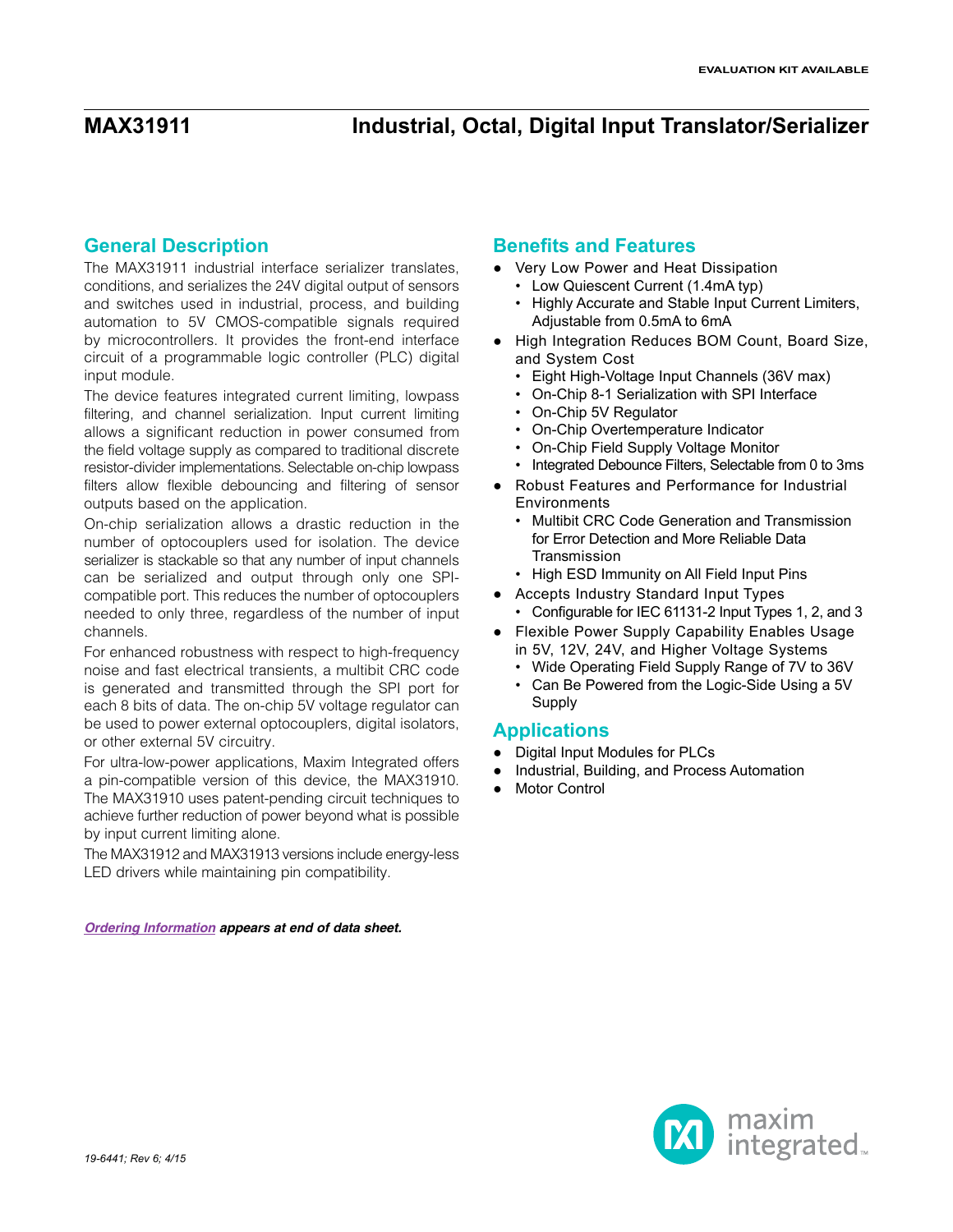# **Block Diagram**

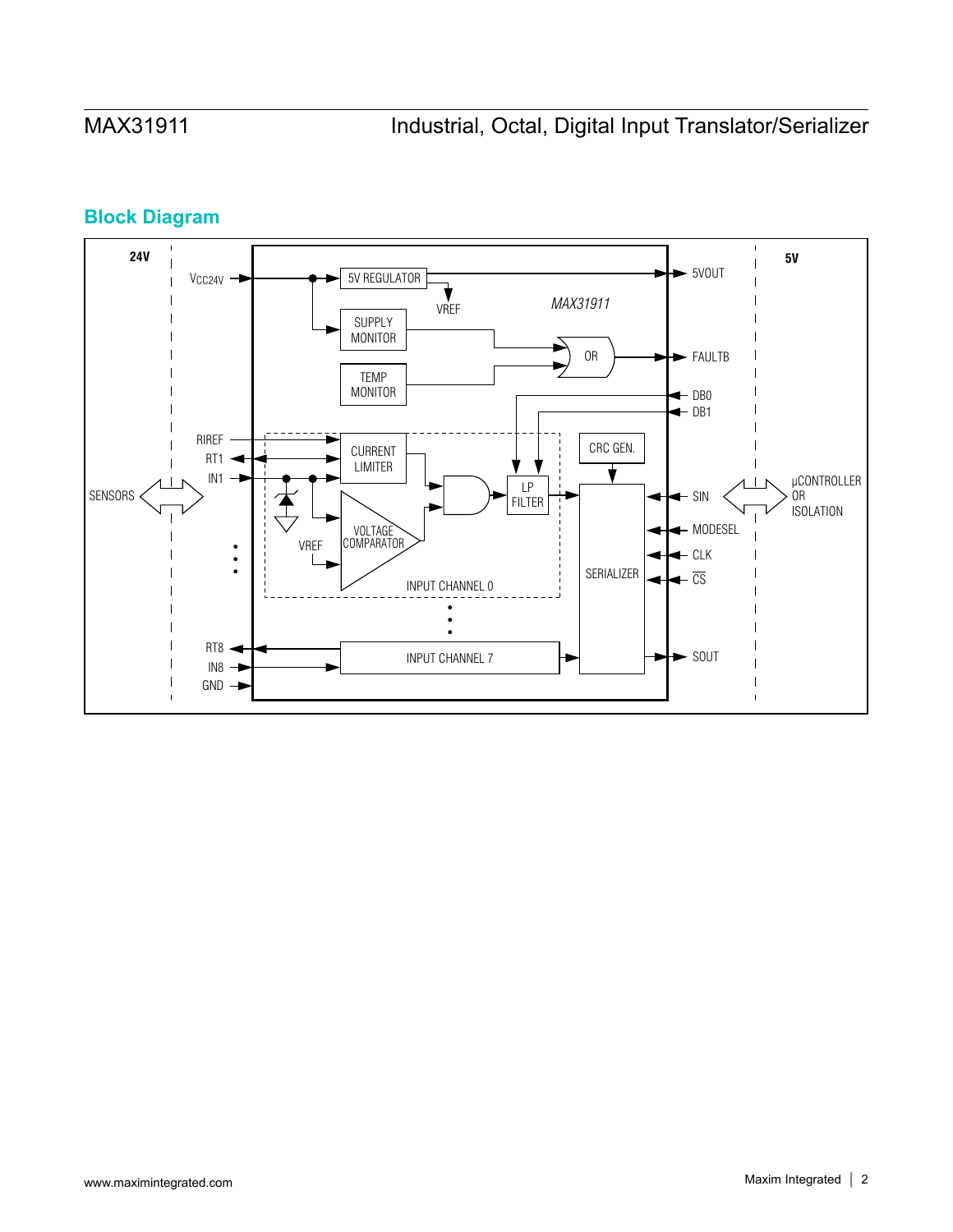## **Absolute Maximum Ratings**

| (Voltages relative to GND.)                           |
|-------------------------------------------------------|
|                                                       |
|                                                       |
| Voltage Range on IN1-IN8                              |
|                                                       |
| Voltage Range on DB0/DB1, CLK, SIN,                   |
|                                                       |
| Continuous Power Dissipation ( $T_A = +70^{\circ}C$ ) |
| TSSOP (derate 27mW/°C above +70°C) 2162.2mW           |

| Operating Temperature Range               |  |
|-------------------------------------------|--|
|                                           |  |
|                                           |  |
| Storage Temperature Range55°C to +125°C   |  |
| Lead Temperature (soldering, 10s)  +300°C |  |
| Soldering Temperature (reflow)  +260°C    |  |

*Stresses beyond those listed under "Absolute Maximum Ratings" may cause permanent damage to the device. These are stress ratings only, and functional opera*tion of the device at these or any other conditions beyond those indicated in the operational sections of the specifications is not implied. Exposure to absolute *maximum rating conditions for extended periods may affect device reliability.*

## **Package Thermal Characteristics (Note 1)**

**TSSOP** 

Junction-to-Ambient Thermal Resistance ( $\theta_{JA}$ ) ..........37°C/W Junction-to-Case Thermal Resistance ( $\theta_{JC}$ )..................2°C/W

Note 1: Package thermal resistances were obtained using the method described in JEDEC specification JESD51-7, using a four-layer board. For detailed information on package thermal considerations, refer to [www.maximintegrated.com/thermal-tutorial](http://www.maximintegrated.com/thermal-tutorial).

## **Recommended Operating Conditions (Note 2)**

| <b>PARAMETER</b>                      | <b>SYMBOL</b>      | <b>CONDITIONS</b> | <b>MIN</b> | <b>TYP</b> | <b>MAX</b> | <b>UNITS</b> |
|---------------------------------------|--------------------|-------------------|------------|------------|------------|--------------|
| Field Supply Voltage                  | V <sub>CC24V</sub> |                   |            |            | 36         |              |
| Field Inputs Voltage                  | $V_{INn}$          | (Note 3)          | $-0.3$     |            | 36         |              |
| Logic Inputs Voltage                  | V <sub>LOGIC</sub> |                   |            |            | 5.5        |              |
| <b>Current-Limit Setting Resistor</b> | $R_{REF}$          |                   |            | 15         |            | kΩ           |
| Field Input Data Rate                 | ŤΙN                | (Note 4)          |            | 200        |            | kHz          |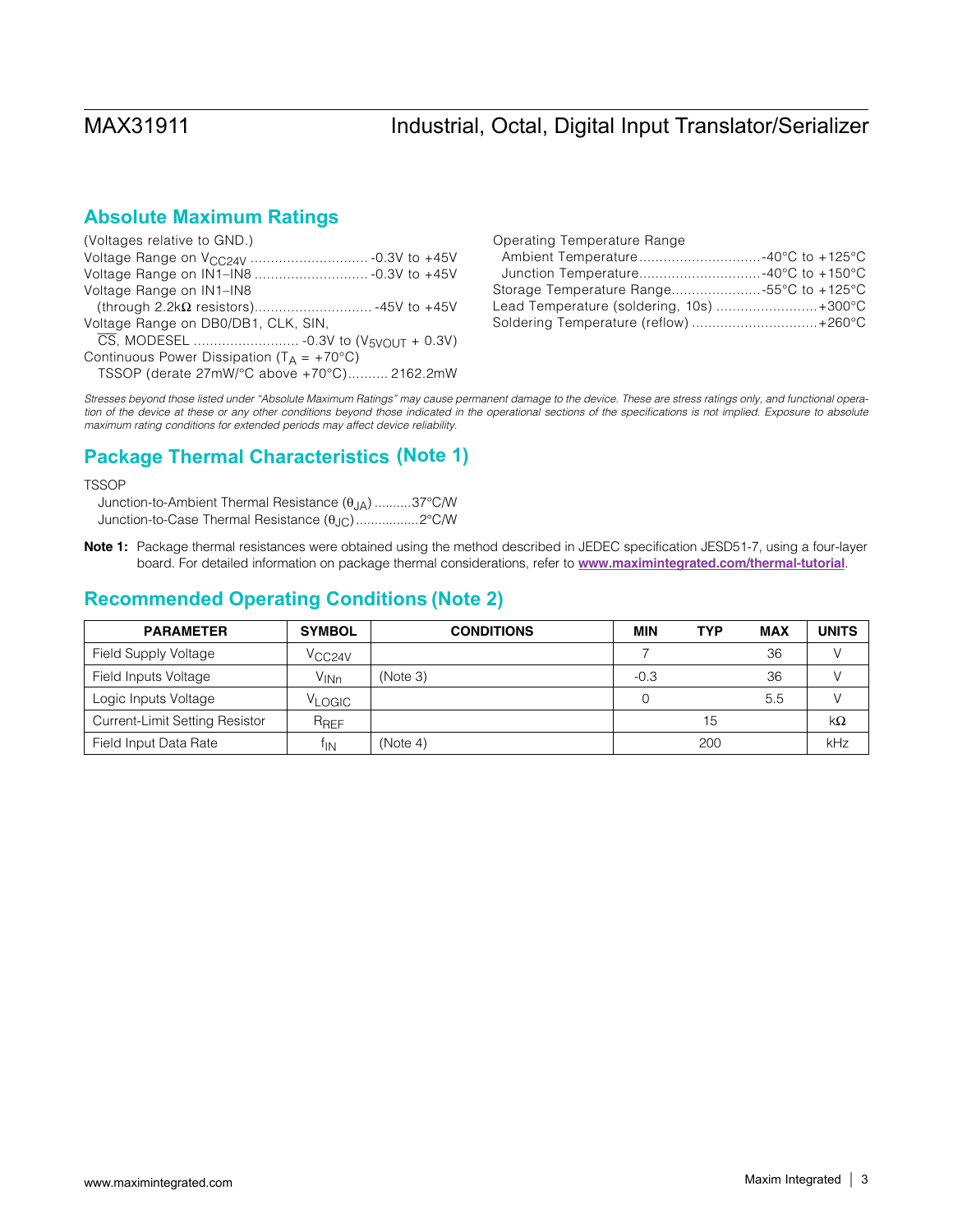# **DC Electrical Characteristics**

( $V_{CC24V}$  = 7V to 36V, T<sub>J</sub> = -40°C to +150°C, unless otherwise noted.) (Note 2)

| <b>PARAMETER</b>                           | <b>SYMBOL</b>         | <b>CONDITIONS</b>                                                         | <b>MIN</b>                 | <b>TYP</b>                 | <b>MAX</b>                 | <b>UNITS</b> |
|--------------------------------------------|-----------------------|---------------------------------------------------------------------------|----------------------------|----------------------------|----------------------------|--------------|
| Field-Supply Current                       | ICC24V                | $IN1-N8 = 24V$ , $5VOUT = open$ ,<br>RT1-RT8 = GND, all logic inputs open |                            | 1.4                        | 2.0                        | mA           |
| Field-Supply UVLO Off/On                   | VONUVLO               |                                                                           |                            | 9                          | 10                         | $\vee$       |
| Field-Supply UVLO On/Off                   | VOFFUVLO              |                                                                           | $\overline{7}$             | 8                          |                            | $\vee$       |
| Field Input Threshold High-<br>to-Low      | $V_{IN-(INF)}$        | 2.2k $\Omega$ external series resistor                                    | 6                          | 7.5                        |                            | $\vee$       |
| Field Input Threshold Low-to-<br>High      | $V_{IN+(INF)}$        | 2.2k $\Omega$ external series resistor                                    |                            | 8.5                        | 10                         | $\vee$       |
| Field Input Hysteresis                     | V <sub>HYS(INF)</sub> | 2.2k $\Omega$ external series resistor                                    |                            | $\mathbf{1}$               |                            | $\vee$       |
| Input Threshold High-to-Low<br>(at IC pin) | $VTH-(INP)$           |                                                                           | $\mathbf{2}$               | 2.5                        |                            | $\vee$       |
| Input Threshold Low-to-High<br>(at IC pin) | $VTH+(INP)$           |                                                                           |                            | 3.5                        | $\overline{4}$             | $\vee$       |
| Input Threshold Hysteresis<br>(at IC pin)  | V <sub>HYS(INP)</sub> |                                                                           |                            | $\mathbf{1}$               |                            | $\vee$       |
| Field Input Pin Resistance                 | $R_{INP}$             |                                                                           |                            | 0.8                        |                            | $k\Omega$    |
| Field Input Current Limit                  | <b>INLIM</b>          | $R_{REF} = 15k\Omega$ , $V_{CC24V} = 18V$ to 30V<br>(Note 5)              | 2.2                        | 2.4                        | 2.6                        | mA           |
|                                            |                       | DB1/DB0 = 0/0: no filtering                                               |                            | $\Omega$                   |                            |              |
| Filter Time Constant                       | <sup>t</sup> FILTER   | $DB1/DB0 = 0/1$                                                           | 0.008                      | 0.025                      | 0.038                      | ms           |
|                                            |                       | $DB1/DB0 = 1/0$<br>$DB1/DB0 = 1/1$                                        | 0.25<br>1.0                | 0.75<br>3                  | 1.1<br>4.5                 |              |
| Linear Regulator Output                    |                       | Max $I_{\text{LOAD}} = 50$ mA                                             | 4.75                       | 5.0                        | 5.25                       | $\vee$       |
| Regulator Line Regulation                  | V <sub>5VOUT</sub>    |                                                                           |                            | 10                         | 20                         | mV           |
|                                            | dVREG <sub>LINE</sub> | $I_{LOAD} = 50mA$                                                         |                            | 20                         | 50                         | mV           |
| Regulator Load Regulation                  | dVREG <sub>LOAD</sub> | $I_{LOAD} = 1 \text{mA}$ to 50 mA                                         |                            |                            |                            |              |
| Logic-Low Output Voltage                   | $V_{OL}$              | $I_{OL} = 4mA$                                                            |                            | 0.4                        | 1.0                        | $\vee$       |
| Logic-High Output Voltage                  | VOH                   | $I_{OH} = -4mA$                                                           | 4.0                        |                            |                            | $\vee$       |
| Logic-Input Trip Point                     | $VII$ -IL             |                                                                           | 0.3x<br>V <sub>5VOUT</sub> | 0.5x<br>V <sub>5VOUT</sub> | 0.7x<br>V <sub>5VOUT</sub> | $\vee$       |
| Logic-Input Leakage Current                | ŀμ                    |                                                                           | $-50$                      | $-30$                      | $-15$                      | μA           |
| Overtemperature Alarm                      | TALRM                 |                                                                           |                            | 135                        |                            | $\circ$ C    |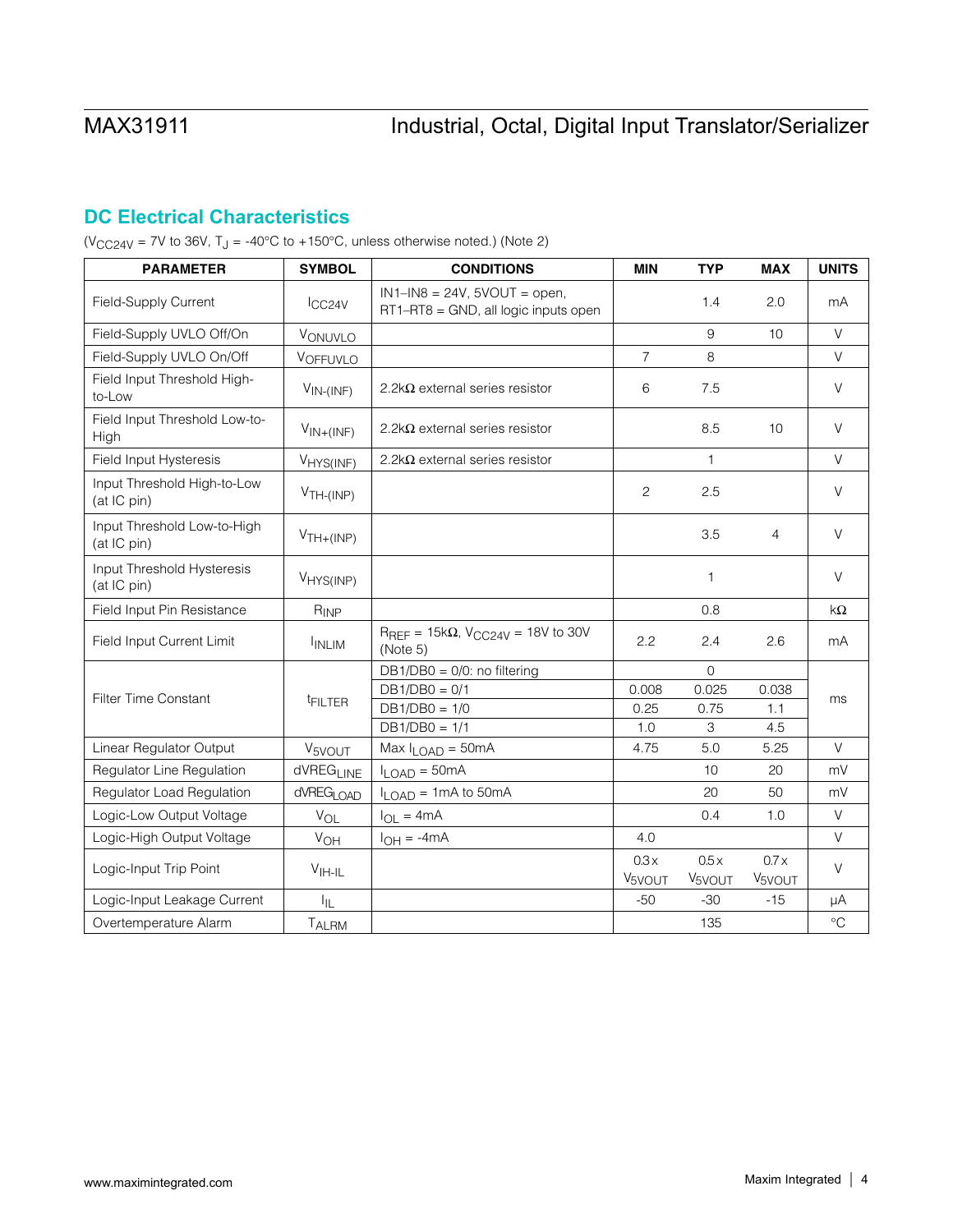## **AC Electrical Characteristics**

( $V_{CC24V}$  = 7V to 36V, T<sub>J</sub> = -40°C to +150°C, unless otherwise noted.) (Note 2)

| <b>PARAMETER</b>        | <b>SYMBOL</b> | <b>CONDITIONS</b>                         | MIN | <b>TYP</b> | <b>MAX</b> | <b>UNITS</b> |
|-------------------------|---------------|-------------------------------------------|-----|------------|------------|--------------|
| Field Input Pulse Width | tpw           | No external capacitors on pins<br>IN1-IN8 |     |            |            | μs           |
|                         |               | HBM, all pins                             |     | $+2$       |            |              |
| <b>ESD</b>              |               | HBM, IN1-IN8 with respect to GND          |     | ±15        |            | kV           |

## **AC Electrical Characteristics: SPI Interface**

( $V_{CC24V}$  = 7V to 36V, T<sub>J</sub> = -40°C to +150°C, unless otherwise noted.) (Note 2)

| <b>PARAMETER</b>                         | <b>SYMBOL</b>      | <b>CONDITIONS</b> | MIN | <b>TYP</b> | <b>MAX</b> | <b>UNITS</b> |
|------------------------------------------|--------------------|-------------------|-----|------------|------------|--------------|
| <b>CLK Pulse Duration</b>                | t <sub>CLKPW</sub> | (Note 6)          | 20  |            |            | ns           |
| CS Pulse Duration                        | t <sub>CSPW</sub>  | (Note 7)          | 20  |            |            | ns           |
| SIN to CLK Setup Time                    | t <sub>SU1</sub>   | (Note 8)          | 5   |            |            | ns           |
| SIN to CLK Hold Time                     | t <sub>Η1</sub>    | (Note 8)          | 8   |            |            | ns           |
| $\overline{\text{CS}}$ to CLK Setup Time | t <sub>SU2</sub>   | (Note 9)          | 8   |            |            | ns           |
| CS to CLK Recovery Time                  | <sup>t</sup> REC   | (Note 9)          | 12  |            |            | ns           |
| Clock Pulse Frequency                    | <sup>†</sup> CLK   | (Notes 6, 10)     |     |            | 25         | MHz          |
| Propagation Delay, CLK to SOUT           | t <sub>P1</sub>    | (Note 6)          |     |            | 20         | ns           |
| Propagation Delay, CS to SOUT            | t <sub>P2</sub>    | (Note 7)          |     |            | 20         | ns           |
| Rise/Fall Time SOUT/FAULT                | t <sub>R/F</sub>   | (Note 6)          |     |            | 40         | ns           |

Note 2: Limits are 100% production tested at  $T_A = +25^{\circ}C$  and/or  $T_A = +125^{\circ}C$ . Limits over the operating temperature range and relevant supply voltage range are guaranteed by design and characterization. Typical values are not guaranteed.

Note 3: When using suggested external 2.2k $\Omega$  series resistors, limits of -3V to +36V apply.

**Note 4:**  $f_{\text{IN}}$  refers to the maximum pulse frequency  $(1/f_{\text{IN}} =$  shortest pulse width) that can be detected from the field sensors and switches.

Note 5: External resistor R<sub>REF</sub> can be adjusted to set any desired current limit between 0.5mA and 6mA.

- Note 6: See [Figure 9.](#page-14-0)
- Note 7: See [Figure 6.](#page-14-1)
- Note 8: See [Figure 8.](#page-14-2)
- Note 9: See [Figure 7.](#page-14-3)

Note 10: This is the maximum bit transfer rate through the serializer interface.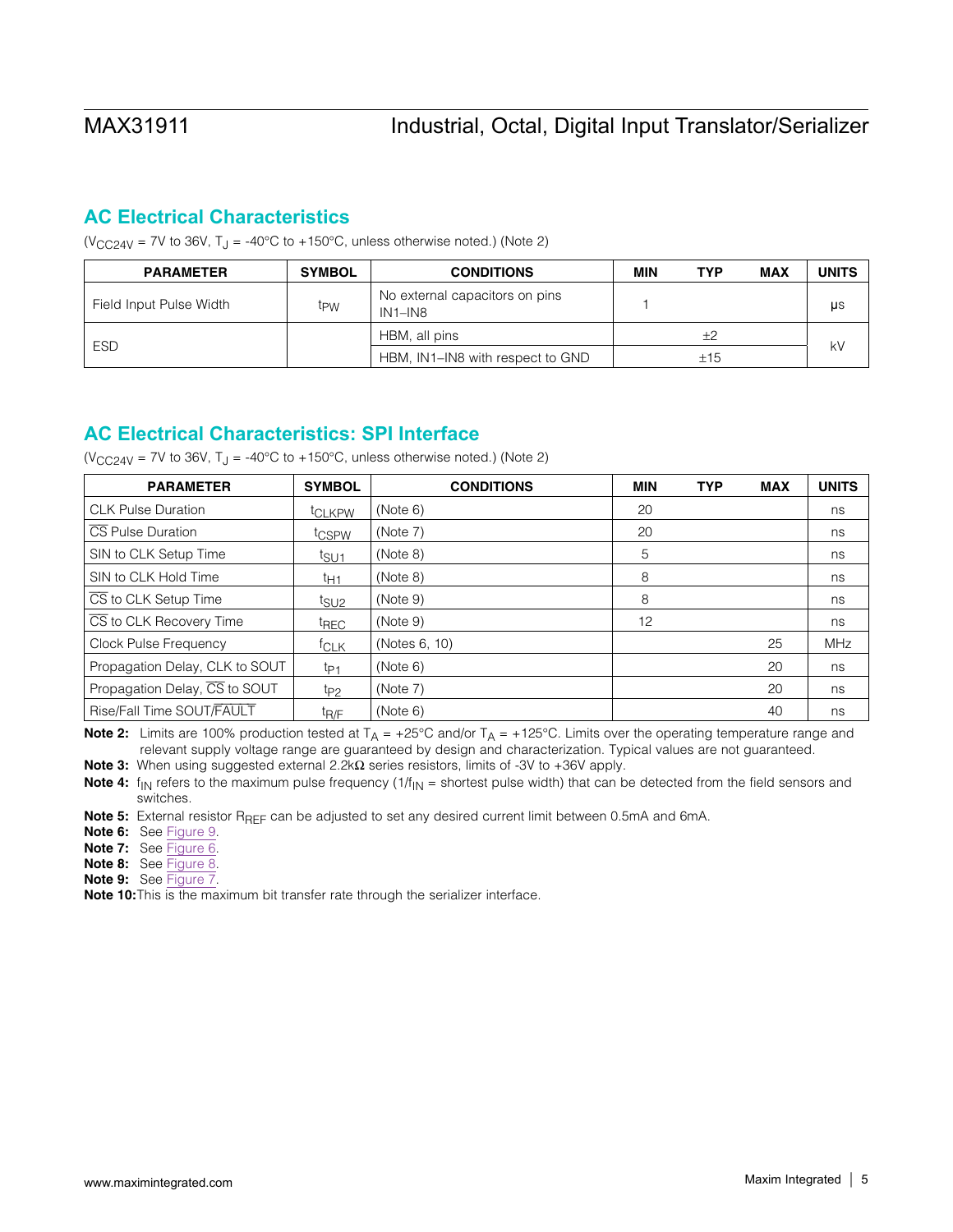# **Typical Operating Characteristics**

 $(T_A = +25^{\circ}C, R_{REF} = 15k\Omega$ , unless otherwise noted.)

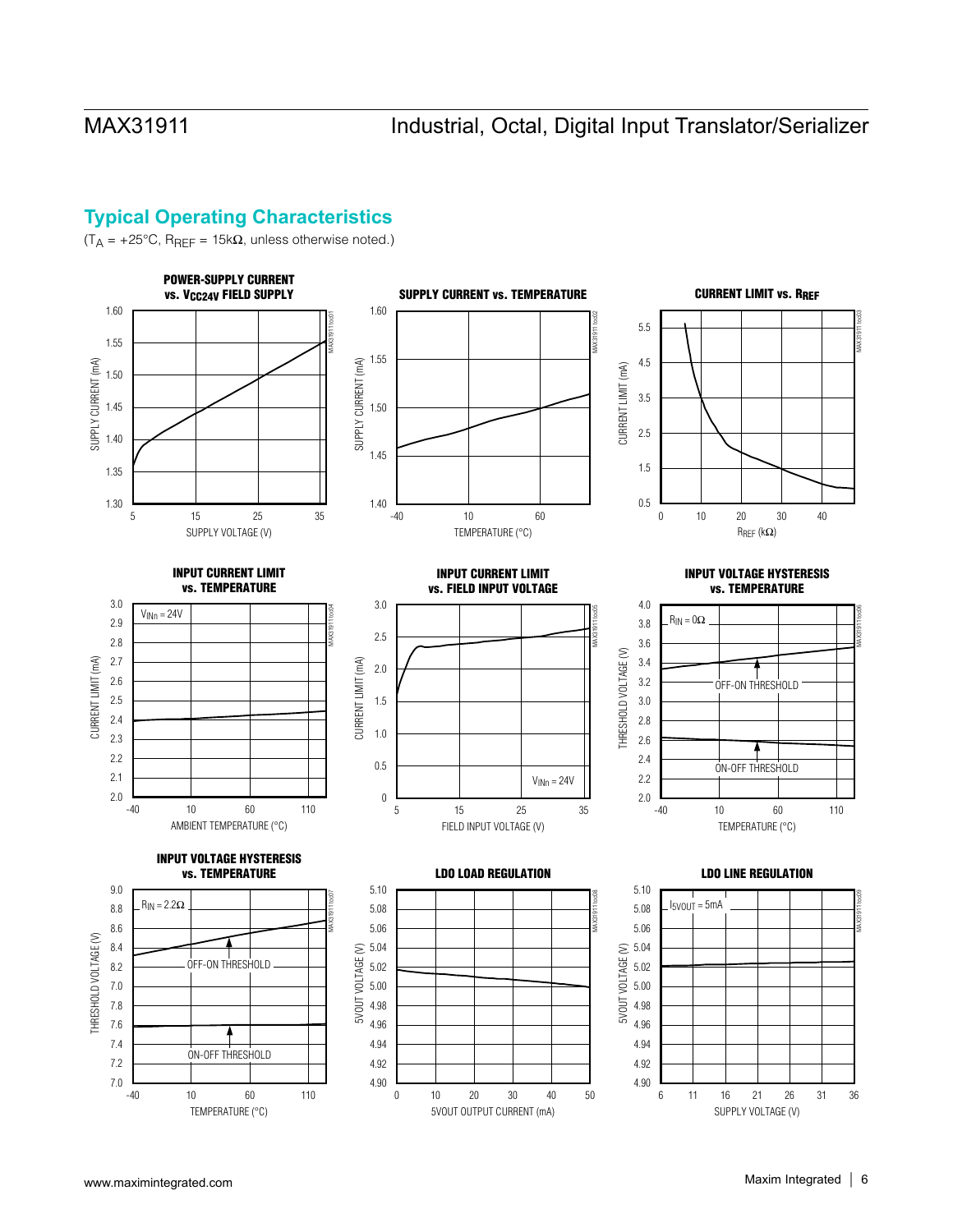# **Typical Operating Characteristics (continued)**

 $(T_A = +25\degree C, R_{REF} = 15k\Omega$ , unless otherwise noted.)



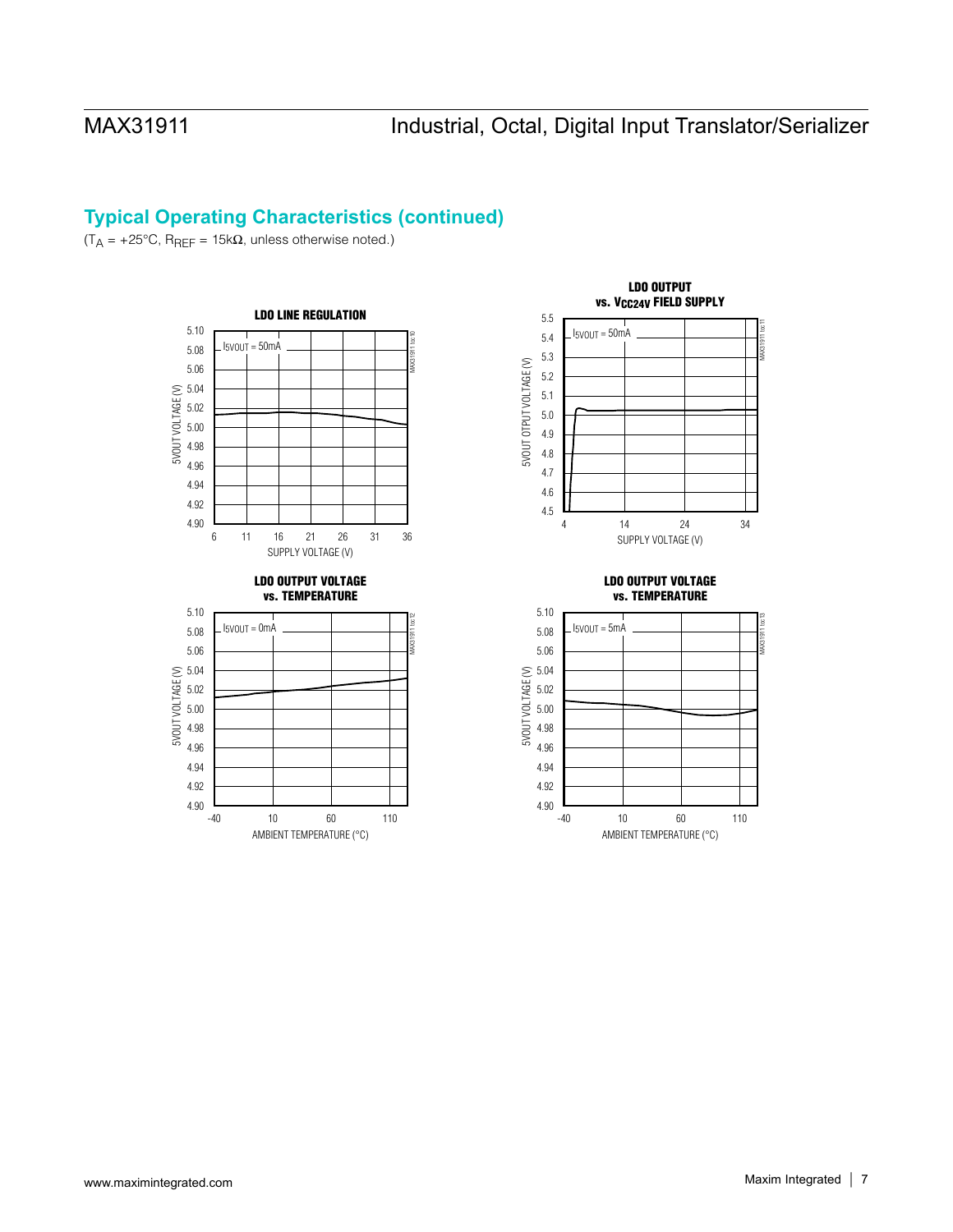# **Pin Configuration**



## **Pin Description**

| <b>PIN</b>                     | <b>NAME</b>                      | <b>FUNCTION</b>                                                                                                  |
|--------------------------------|----------------------------------|------------------------------------------------------------------------------------------------------------------|
| 1, 2                           | DB0, DB1                         | Debounce (Filtering) Time Select Inputs                                                                          |
| 3, 5, 7, 9, 11, 18,<br>20, 22  | $IN1-N8$                         | Field Inputs                                                                                                     |
| 4, 6, 8, 10, 12,<br>17, 19, 21 | RT <sub>1</sub> -RT <sub>8</sub> | Connect directly to GND. These pins are reserved for energy-less LED drives in future<br>versions of the device. |
| 13                             | <b>RIREF</b>                     | Current-Limiter Reference Resistor                                                                               |
| 14                             | V <sub>CC24V</sub>               | Field-Supply Voltage                                                                                             |
| 15                             | 5VOUT                            | 5V Regulator Output                                                                                              |
| 16                             | <b>FAULT</b>                     | Active-Low Overtemperature or Undervoltage Alarm                                                                 |
| 23                             | SOUT                             | Serial-Data Out                                                                                                  |
| 24                             | $\overline{\text{CS}}$           | Active-Low Chip-Select Input                                                                                     |
| 25                             | <b>CLK</b>                       | Serial-Clock Input                                                                                               |
| 26                             | <b>MODESEL</b>                   | Mode-Select Input<br>MODESEL = 1: Selects 8-bit shift register<br>$MODESEL = 0$ : Selects 16-bit shift register  |
| 27                             | <b>SIN</b>                       | Serial-Data Input                                                                                                |
| 28                             | <b>GND</b>                       | <b>Field Ground</b>                                                                                              |
|                                | EP                               | Exposed Pad. Must be connected to the PCB ground plane.                                                          |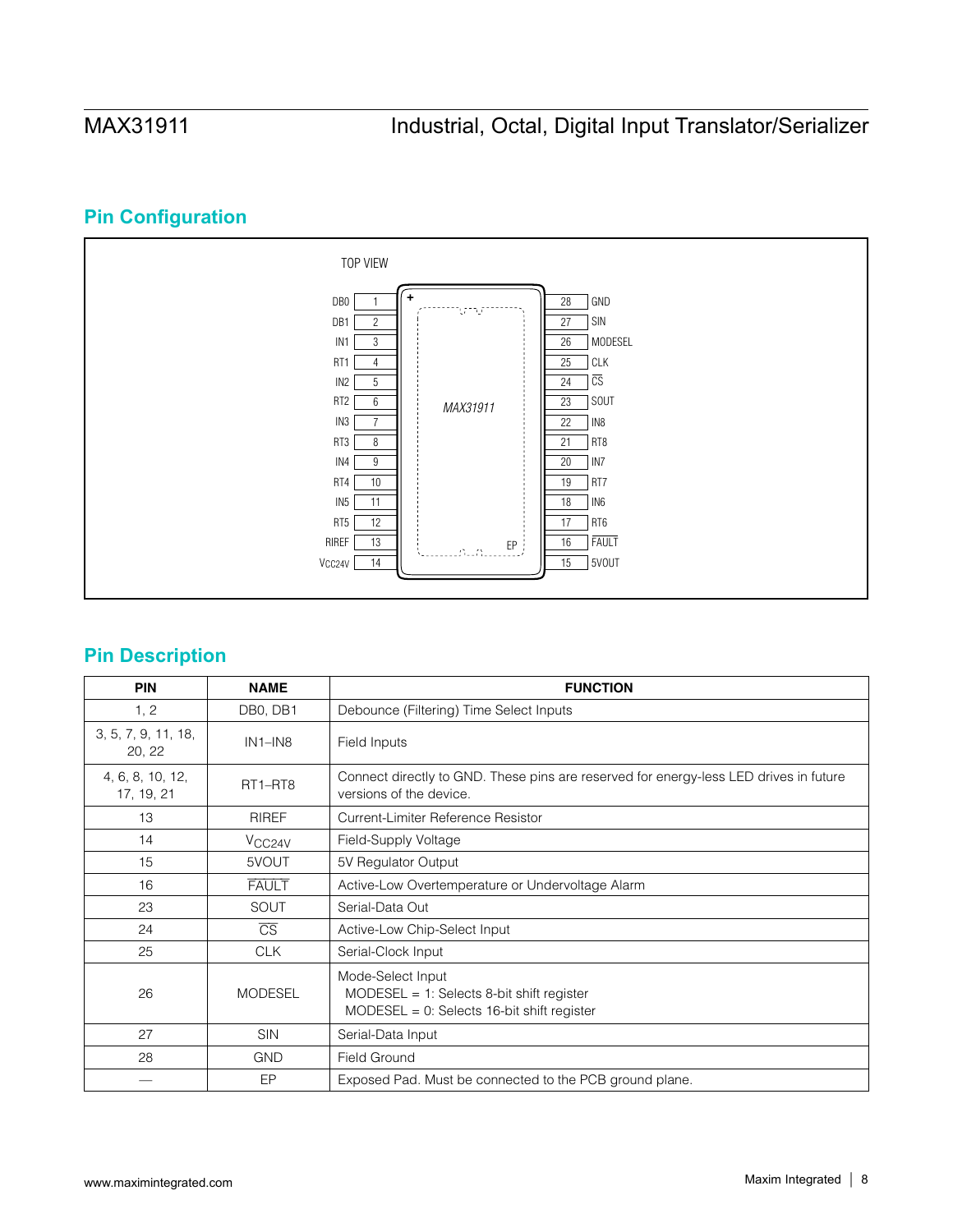# **Basic Application Circuit**



## <span id="page-8-0"></span>**Detailed Description**

### **Input Current Clamp**

The MAX31911 industrial interface serializer inputs (IN1–IN8) sense the state (on vs. off) of field sensors by monitoring both voltage and current flowing through the sensor output. The current sinking through these input pins rises linearly with input voltage until the limit set by the current clamp is reached. Any voltage increase beyond this point does not increase the input current any further.

The value of the current clamp is adjustable through an external resistor connected between the RIREF pin and GND. Pins RT1–RT8 must be connected directly to GND to provide a return path for the input current. The voltage and current at the IN1–IN8 input pins are compared against internally set references to determine

whether the sensor is on (logic 1) or off (logic 0). The trip points determining the on/off status of the sensor satisfy the requirements of IEC 61131-2 Type 1 and 3 switches. The device can also be configured to work as a Type 2 switch.

### **Glitch Filter**

A digital glitch filter provides debouncing and filtering of noisy sensor signals. The time constant of this filter is programmable from 0 to 3ms through the DB0 and DB1 pins. See [Table 1](#page-9-0) for debounce settings.

To provide the digital glitch filter, the device checks that an input is stable for at least three clock cycles. The duration of a clock cycle is 1/3 of the selected debounce time. If the input is not stable for at least three clock cycles, the input change is not sent to the internal shift register.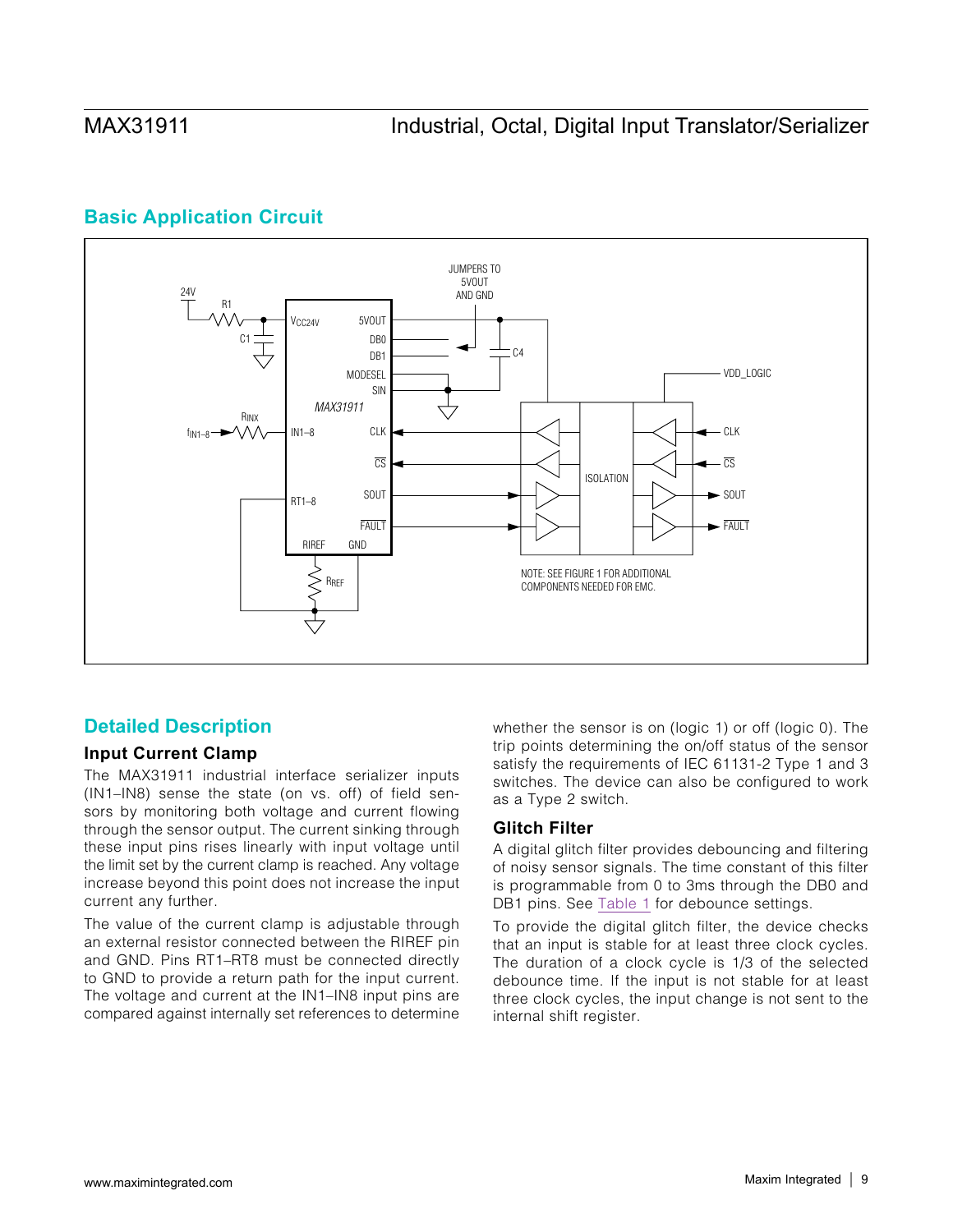### **Reading Serial Data**

The filtered outputs of the input comparators are latched into a shift register at the falling-edge of  $\overline{\text{CS}}$ . Clocking the CLK pin, while  $\overline{CS}$  is held low, shifts the latched data out of SOUT 1 bit at a time.

The internal data serializer comprises a 16-bit shift register, containing 8 bits of data corresponding to the eight field inputs, as well as an 8-bit status byte containing supplementary status and CRC information. The status byte contains 1 bit representing the status of the field-supply voltage (UV), 1 bit representing the status of the internal temperature monitor (OT), a 5-bit CRC code internally calculated and generated, and a trailing 1 as a STOP bit.

The undervoltage (UV) bit is normally 0. If the supply voltage falls below  $V_{\Omega}F_{\text{FII}}$   $V_{\text{II}}$   $\Omega$ , the UV becomes a 1. The UV bit returns to 0 once the supply voltage has returned above  $V_{\Omega}$ <sub>NUVL $\Omega$ </sub>.

The overtemperature (OT) bit is also normally 0. If the junction temperature increases to above  $T_{AI\,RM}$ , the OT bit becomes a 1. The bit returns to 0 once the junction temperature has returned below TALRM.

The CRC code can be used to check data integrity during transfer from the device to an external microcontroller. In applications where the integrity of data transferred is not of concern, the CRC bits can be ignored. The CRC uses the following polynomial:

$$
P(x) = x^5 + x^4 + x^2 + x^0
$$

The number of bits in the internal serializer can be selected between 8 bits or 16 bits. The MODESEL pin is used to configure the serializer as an 8-bit (disabling the status byte) or 16-bit shift register. In 8-bit mode, only the eight field input states are transferred through the SPI port and the status byte is ignored. Therefore, in multiple IC applications (input channels greater than 8), if desired, only a single status byte can be generated and transmitted for any number of input channels.

The shift register contents are read only (no write capability exists) through the SPI-compatible interface.

For higher input counts than 8, multiple devices can be cascaded. In this case, the SOUT pin of one device should be connected to the SIN pin of the next device, effectively cascading the internal shift registers. The CLK and  $\overline{\text{CS}}$  pins of all the devices should be connected together in this configuration. See the *[Serial-Port Operation](#page-12-0)* section for more detailed information on operating the SPI interface.

### **Temperature Monitoring**

The internal junction temperature of the device is constantly monitored. An alarm is raised, by asserting the FAULT pin, if the temperature rises above T<sub>ALRM</sub>. In addition to asserting FAULT, the device sets the OT bit to a 1.

### **Supply Voltage Monitoring**

A supply voltage monitor circuit constantly monitors the field-supply voltage. If this voltage falls below a threshold (V<sub>OFFUVLO</sub>), an alarm is raised by asserting the FAULT pin, indicating that the part is experiencing a fault condition and the data in the serializer is not to be trusted. In addition, the device sets the UV bit to a 1. Once the field-supply voltage has recovered and goes above  $V_{\text{ONUVLO}}$ , the FAULT pin is released, indicating normal operation of the part.

| DB <sub>1</sub> | DB <sub>0</sub> | <b>BINARY VALUE</b> | <b>DEBOUNCE TIME</b> |
|-----------------|-----------------|---------------------|----------------------|
|                 |                 |                     |                      |
|                 |                 |                     | $25µ$ s              |
|                 |                 |                     | 0.75ms               |
|                 |                 |                     | 3ms                  |

<span id="page-9-0"></span>

|  |  |  |  | <b>Table 1. Debounce Settings</b> |  |
|--|--|--|--|-----------------------------------|--|
|--|--|--|--|-----------------------------------|--|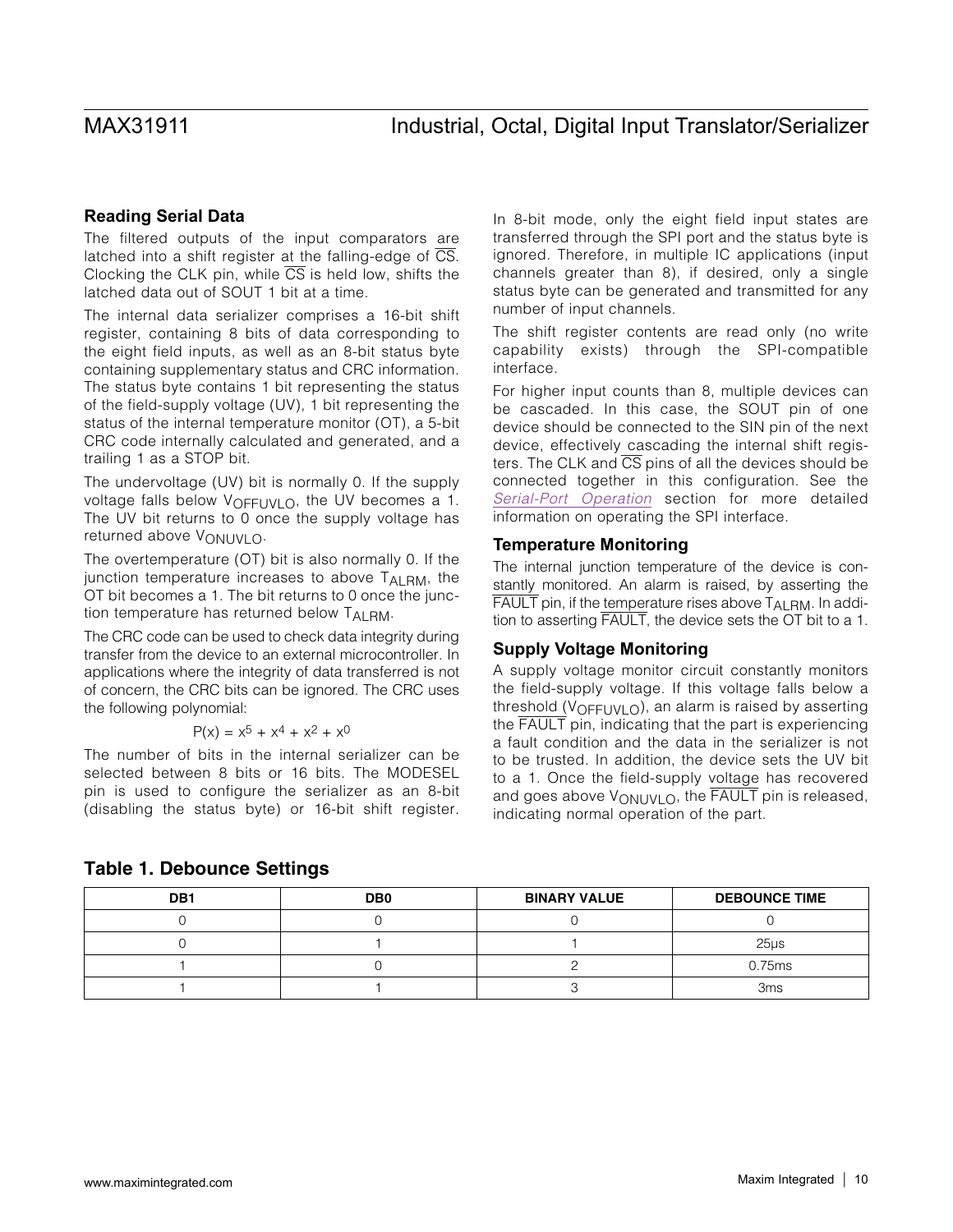### **Powering the Device through the 5VOUT pin**

The device can alternatively be powered using a 5V supply connected to the 5VOUT pin. In this case a 24V supply is no longer needed and the VCC24V supply must be kept unconnected. (See [Figure 1\)](#page-10-0)

(pulled low). Faults due to the Supply Voltage monitoring will not be available. Faults due to the Temperature monitor can only be read through the SPI interface.

This configuration has lower power consumption and heat dissipation since the on-chip 5V voltage regulator is disabled.

In this configuration, the device will always indicate a UVFAULT and the FAULT pin will always be active



<span id="page-10-0"></span>*Figure 1. Basic Application Powered Through 5VOUT*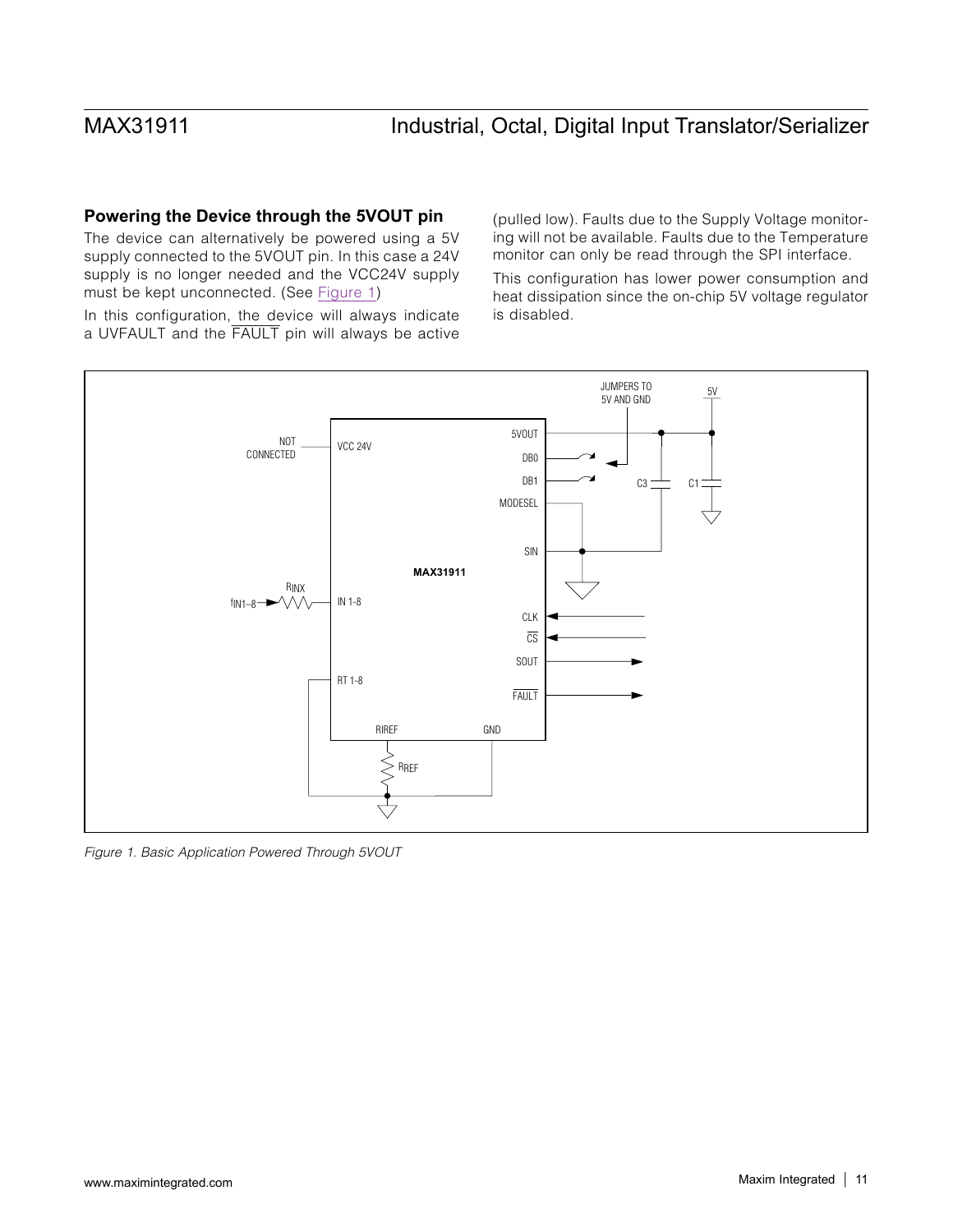## **Applications Information**

### **EMC Standards Compliance**

The external components shown in [Figure 2](#page-11-0) allow the device to operate in harsh industrial environments. Components were chosen to assist in suppression of voltage burst and surge transients, allowing the system to meet or exceed international EMC requirements. [Table 2](#page-11-1) lists an example device for each component in [Figure 2.](#page-11-0) The system shown in [Figure 2](#page-11-0), using the components shown in [Table 2,](#page-11-1) is designed to be robust against IEC Fast Transient Burst, surge, conducted RFI specifications, and ESD specifications (IEC 61000-4-4, -5, -6, and -2).

| <b>COMPONENT</b> | <b>DESCRIPTION</b>                   | REQUIRED/RECOMMENDED/OPTIONAL                                                                                                  |
|------------------|--------------------------------------|--------------------------------------------------------------------------------------------------------------------------------|
| C0               | 4.7nF, 2kV polypropylene capacitor   | Recommended                                                                                                                    |
| C <sub>1</sub>   | 10µF, 60V ceramic capacitor          | Required                                                                                                                       |
| C <sub>3</sub>   | 100nF, 10V ceramic capacitor         | Recommended                                                                                                                    |
| C <sub>4</sub>   | 4.7µF, 10V low ESR ceramic capacitor | Required                                                                                                                       |
| C <sub>5</sub>   | 100nF, 100V ceramic capacitor        | Recommended                                                                                                                    |
| D <sub>0</sub>   | 36V fast zener diode (ZSMB36)        | Recommended                                                                                                                    |
| D <sub>1</sub>   | General-purpose rectifier (IN4007)   | Optional: For reverse polarity protection.<br>This diode alternatively can be placed in<br>series with the field supply (24V). |
| R1               | 150 $\Omega$ , 1/3W MELF resistor    | Recommended                                                                                                                    |
| R <sub>INX</sub> | 2.2k $\Omega$ , 1/4W MELF resistor   | Required                                                                                                                       |
| R <sub>REF</sub> | 15k $\Omega$ , 1/8W resistor         | Required                                                                                                                       |

### <span id="page-11-1"></span>Table 2. Recommended Components

**Note:** For higher EFT performance, a minimum 1nF, 1000V capacitor can be added from nodes f<sub>IN1-IN8</sub> to earth or field ground. For *additional methods to improve EFT robustness, please check the Maxim website regularly for upcoming application notes currently being developed.*



<span id="page-11-0"></span>*Figure 2. Typical EMC Protection Circuitry*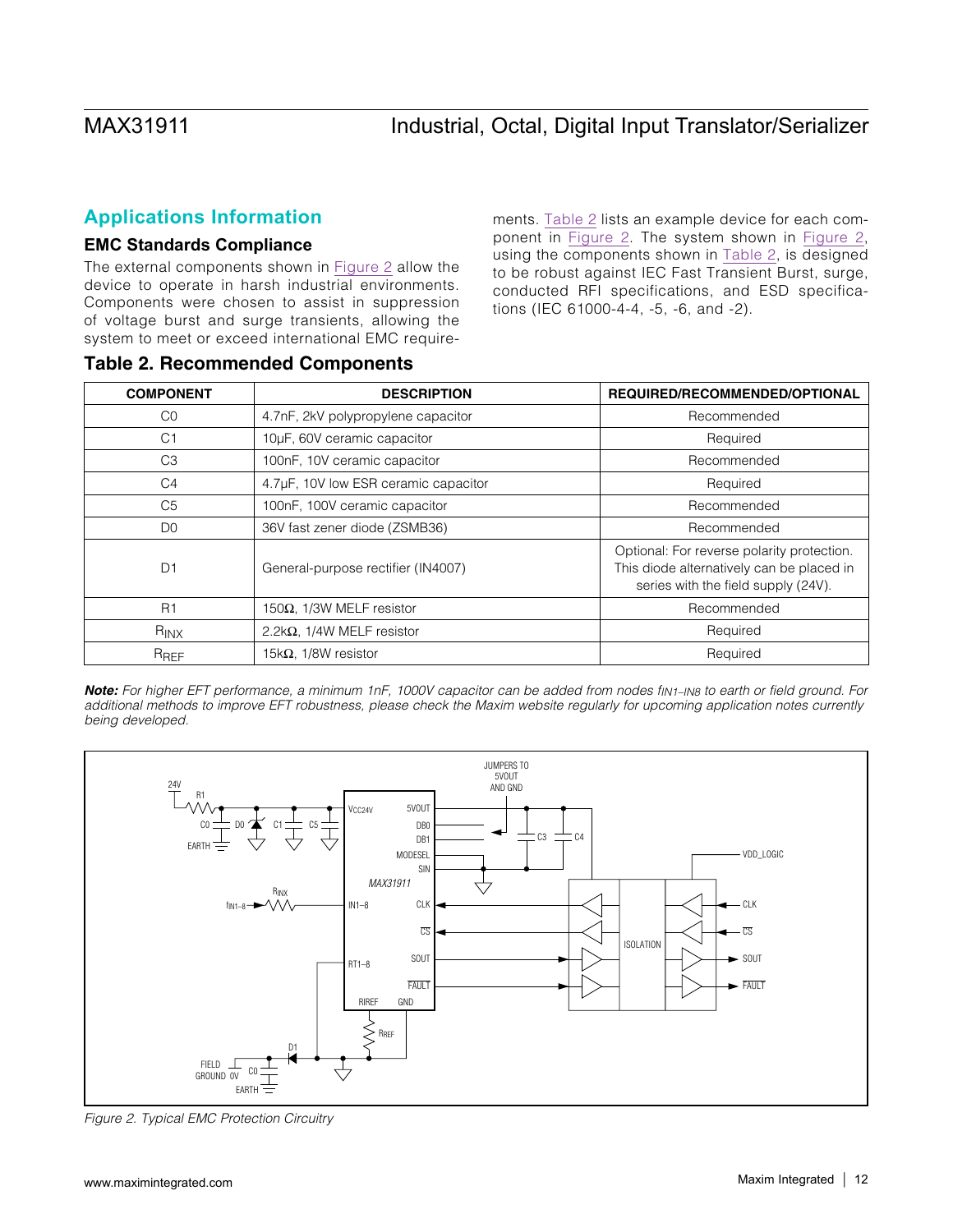### <span id="page-12-0"></span>**Serial-Port Operation**

Serial output of the device functions in one of two modes, depending on the MODESEL setting [\(Table 3](#page-12-1)). With MODESEL =  $0$ , the device output includes a 5-bit CRC, an undervoltage alarm, and an overtemperature alarm. See the *[Detailed Description](#page-8-0)* for CRC, undervoltage, and overtemperature functional descriptions. With MODESEL  $= 1$ , the device outputs only the state of the IN1–IN8 inputs and omits the CRC, undervoltage alarm, and overtemperature alarm.

### **Daisy-Chain Operation**

For systems with more than eight sensor inputs, multiple devices can be daisy-chained to allow access to all data inputs through a single serial port. When using a daisychain configuration, connect SOUT of one of the devices to the SIN input of another upstream device.  $\overline{CS}$  and SCK of all devices in the chain should be connected together in parallel (see [Figure 3\)](#page-12-2). In a daisy-chain configuration, external components used to enhance EMC robustness do not need to be duplicated for each device of a circuit board. [Figure 4](#page-13-0) illustrates a 16-input application.

### **SPI Waveforms**

The serial output of the device adheres to the SPI protocol, running with CPHA =  $0$  and CPOL =  $0$ . Input states on IN1–IN8 are latched in on the falling edge of  $\overline{CS}$ . The transfer of data out of the slave output, SOUT, starts immediately when  $\overline{CS}$  is asserted (i.e., MSB is output onto SOUT independent of CLK). The remaining data bits are shifted out on the falling edge of CLK. The data bits are written to the output SOUT with MSB first. When  $\overline{\text{CS}}$ is high, SOUT is high impedance. The resultant timing is shown in [Figure 5.](#page-14-4) Note that all bits after IN1 are invalid if 8-bit operation mode is selected with the MODESEL input. [Figure 6,](#page-14-1) [Figure 7](#page-14-3), [Figure 8,](#page-14-2) and [Figure 9](#page-14-0) illustrate SPI timing specifications.



<span id="page-12-2"></span>*Figure 3. Daisy-Chain Operation*

## <span id="page-12-1"></span>Table 3. MODESEL Settings

| <b>MODESEL SETTING</b> | <b>FUNCTIONALITY</b>                             |
|------------------------|--------------------------------------------------|
|                        | 16-bit output; [IN8-IN1][CRC (5 bit)][UV][OT][1] |
|                        | 8-bit output; [IN8-IN1]                          |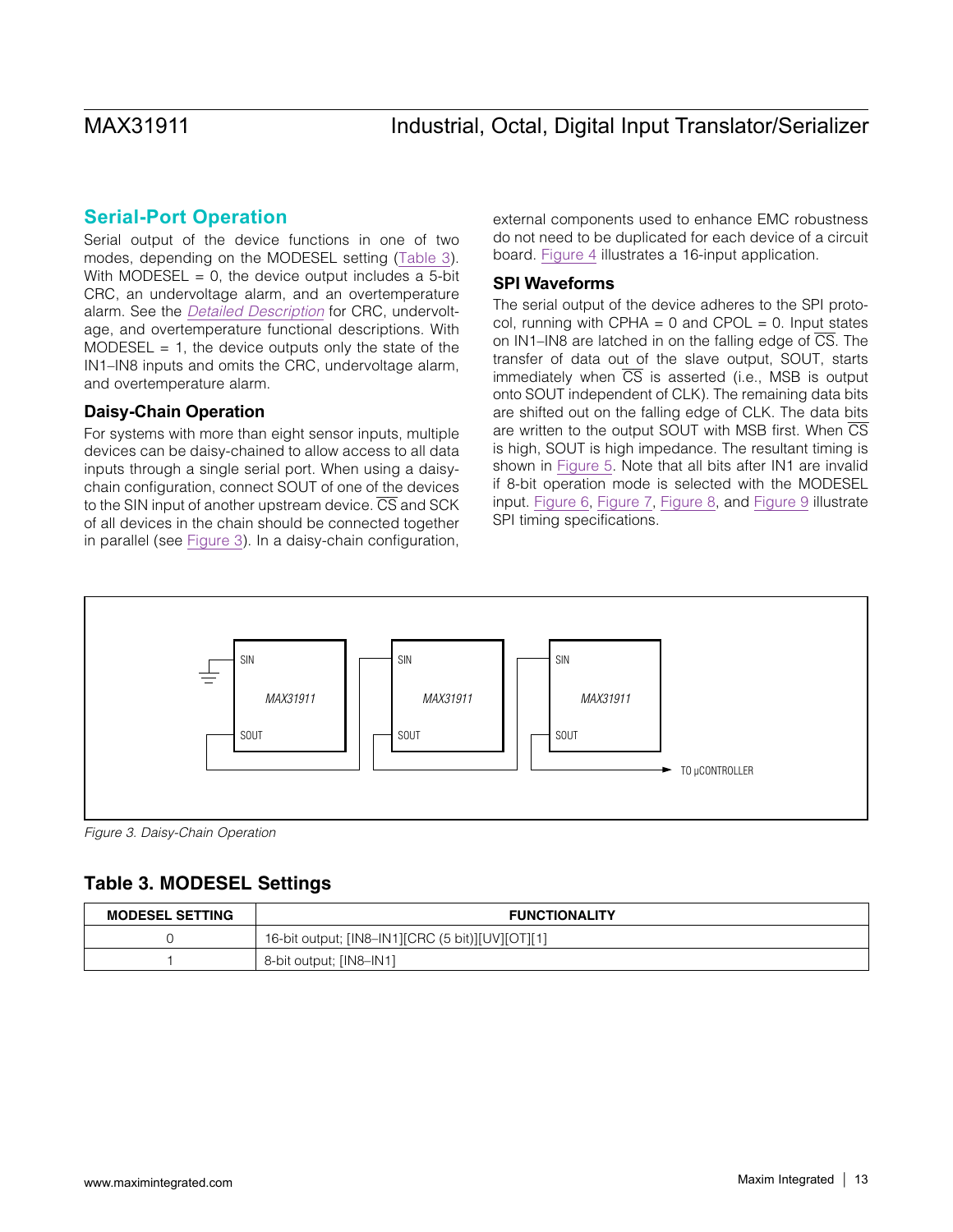

<span id="page-13-0"></span>*Figure 4. 16-Input Application Circuit*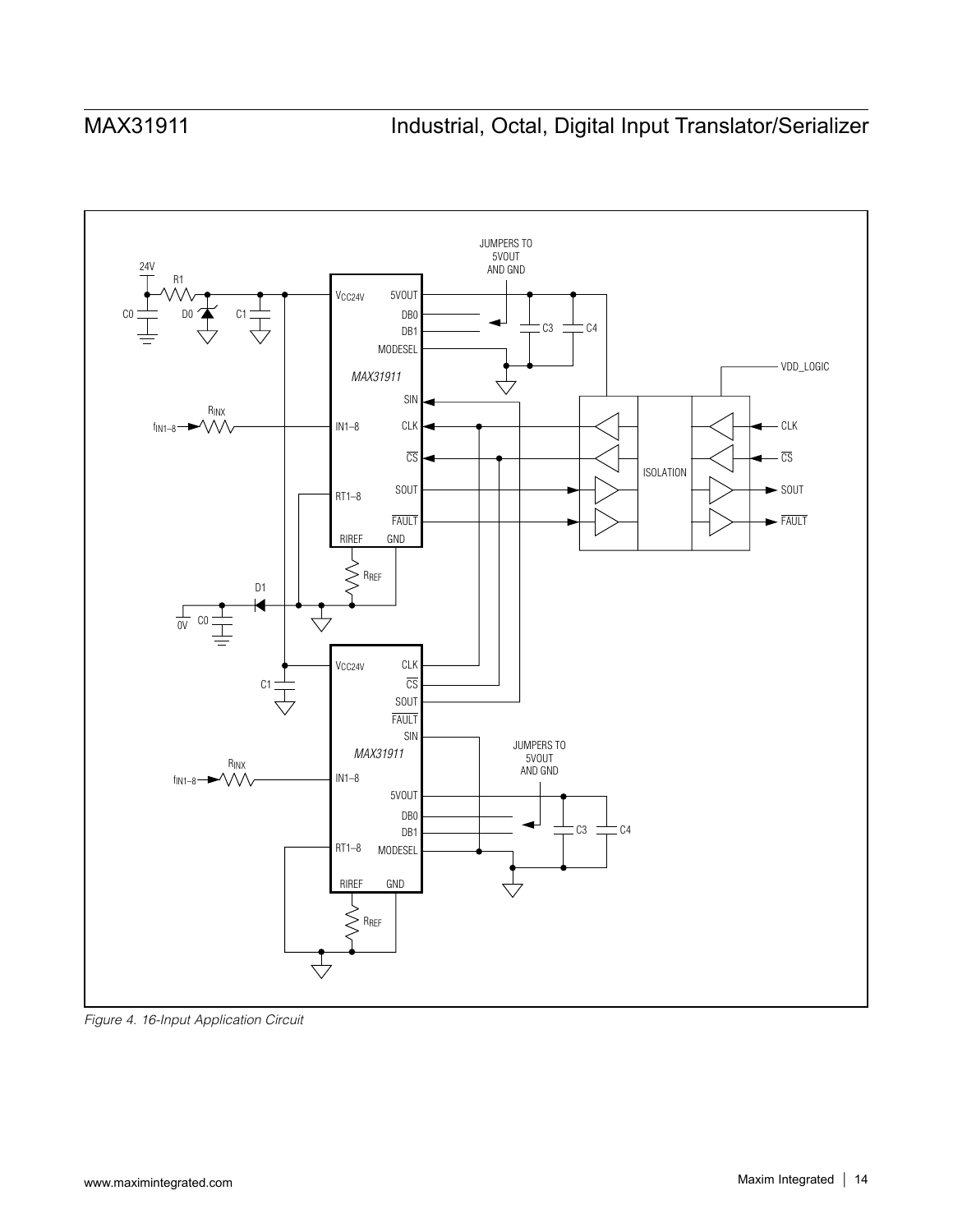

<span id="page-14-4"></span>*Figure 5. SPI Communication Example*



<span id="page-14-1"></span>*Figure 6. SPI Timing Diagram 1*



<span id="page-14-3"></span>*Figure 7. SPI Timing Diagram 2*



<span id="page-14-2"></span>*Figure 8. SPI Timing Diagram 3*



<span id="page-14-0"></span>*Figure 9. SPI Timing Diagram 4*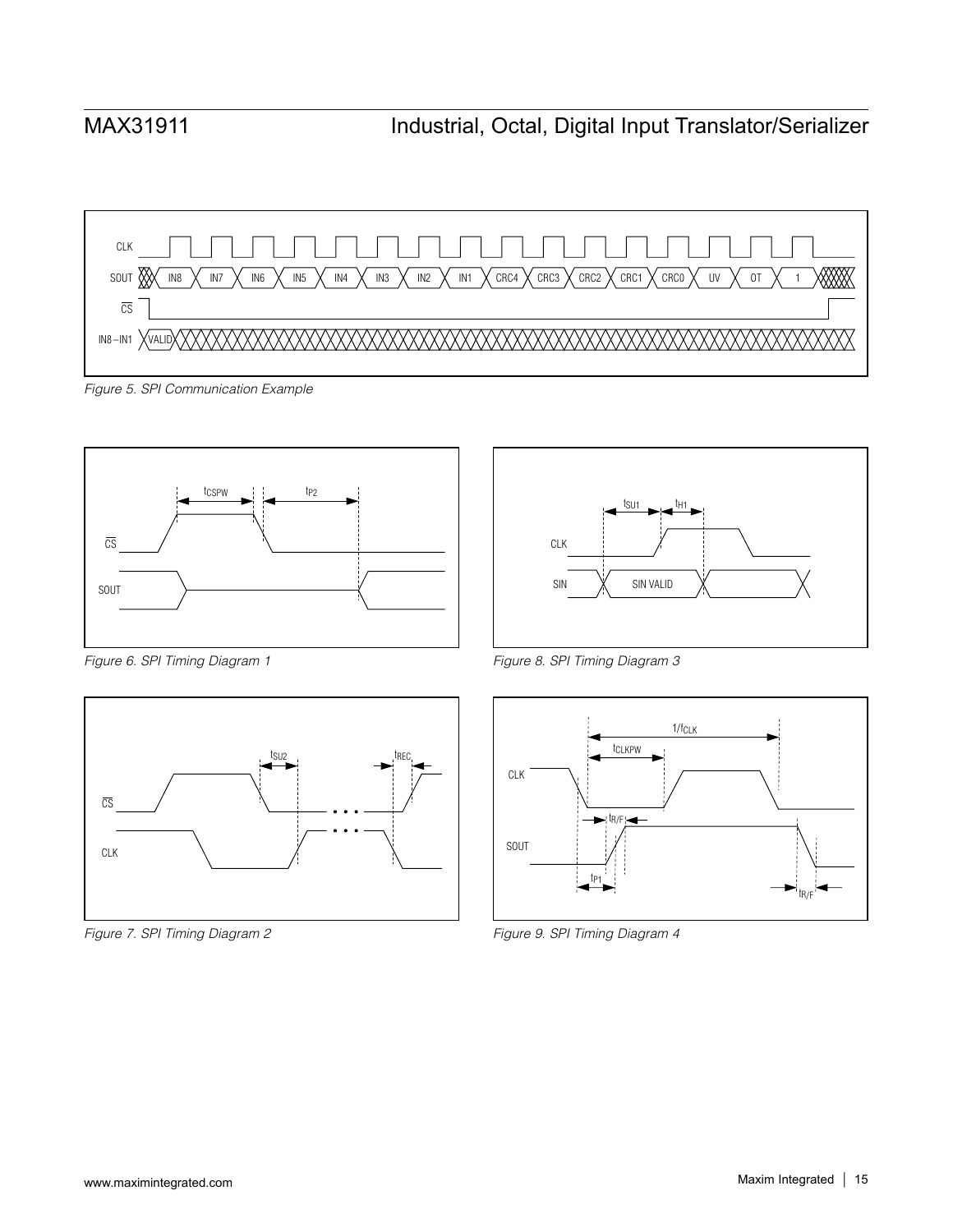## **Chip Information**

PROCESS: S45JRS

## <span id="page-15-0"></span>**Ordering Information**

| <b>PART</b>    | <b>TEMP RANGE</b>                            | PIN-<br><b>PACKAGE</b> | <b>CARRIER</b>   |
|----------------|----------------------------------------------|------------------------|------------------|
| $MAX31911AUJ+$ | $-40^{\circ}$ C to $+125^{\circ}$ C 28 TSSOP |                        | <b>Bulk</b>      |
| MAX31911AU-T   | $-40^{\circ}$ C to $+125^{\circ}$ C 28 TSSOP |                        | Tape<br>and Reel |

+*Denotes a lead(Pb)-free/RoHS-compliant package. T = Tape and reel.*

## **Package Information**

For the latest package outline information and land patterns (footprints), go to [www.maximintegrated.com/packages](http://www.maximintegrated.com/packages). Note that a "+", "#", or "-" in the package code indicates RoHS status only. Package drawings may show a different suffix character, but the drawing pertains to the package regardless of RoHS status.

| <b>PACKAGE</b> | <b>PACKAGE</b> | <b>OUTLINE</b> | LAND               |
|----------------|----------------|----------------|--------------------|
| <b>TYPE</b>    | <b>CODE</b>    | NO.            | <b>PATTERN NO.</b> |
| 28 TSSOP-EP    | $U28E+4$       | 21-0108        | 90-0146            |